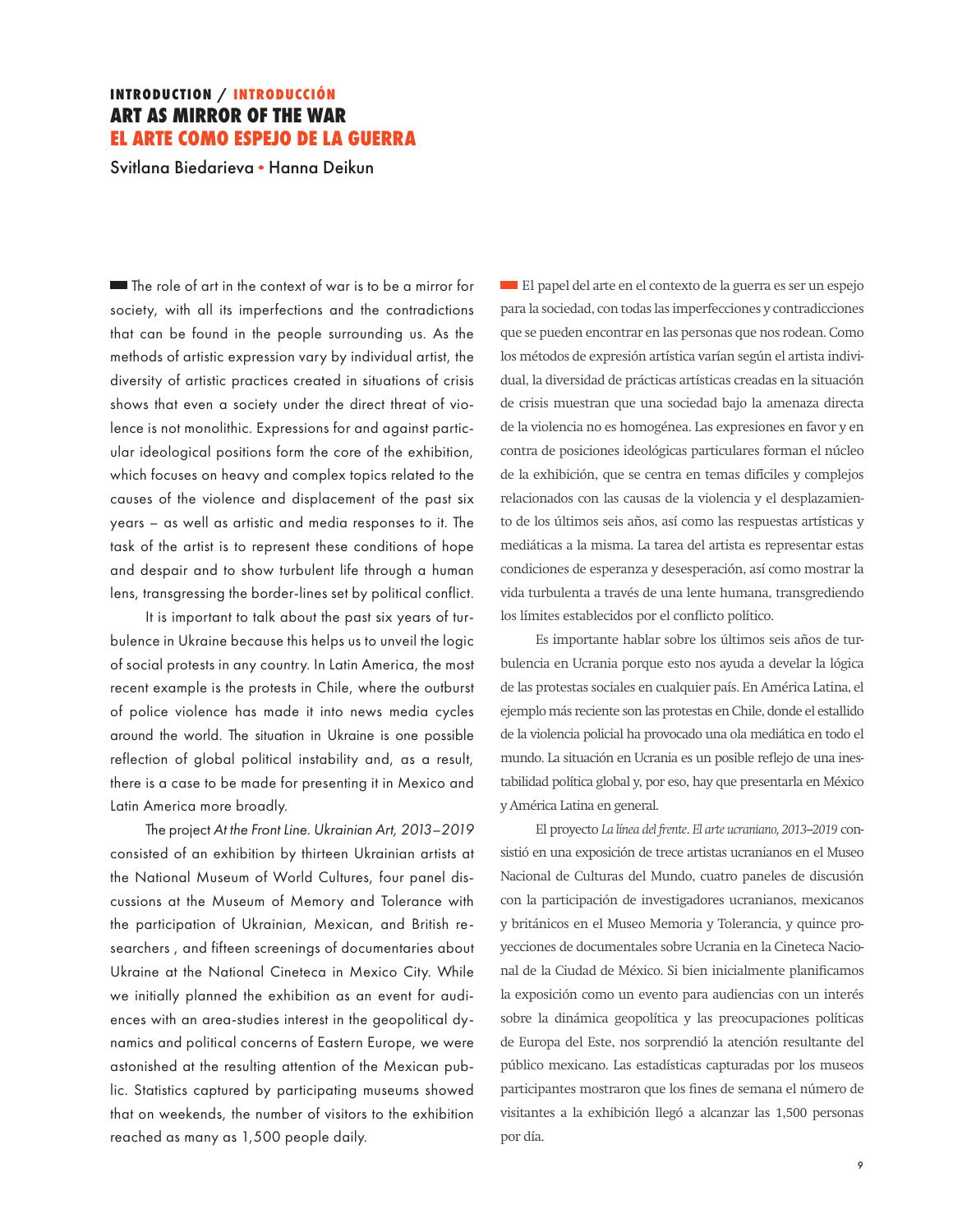The story we focus on begins on 21 November 2013, when President Viktor Yanukovych unexpectedly suspended negotiations with the European Union to instead negotiate agreements with Russia. On 30 November, peaceful protests on the Maidan – the Independence Square in Kyiv – took a more radical, anti-government turn due to the rigidity of the government and the brutality of the militarised police response. By February 2014, more than 100 protesters were killed. After this, a change of government took place in Ukraine.

The annexation of Crimea and the beginning of the Russian military invasion that occurred in March 2014 caused turbulence at the Southeastern and Eastern borders of Ukraine. On the one hand, armed, pro-Russian groups seized parts of the Donetsk and Luhansk regions (called Donbas) on the border with Russia and, on the other, the Ukrainian government initiated a military operation in response. The outbreak of violence trapped thousands of Ukrainians in a war that continues to this day. More than 13,000 people have died and 1.5 million have been displaced. From the start of the protests until today's war, artists have been at the centre of the events, trying to capture, criticise and reflect the conditions of violence through their work.

It is essential to present this project in Mexico for three reasons. First, it fills gaps in the Mexican public's knowledge about the situation in Ukraine and other countries of the former USSR, and it places Ukraine on the political map for Mexican audiences. For the majority of the Latin American population, contemporary Ukraine is *terra incognita*. Second, it makes it possible to make parallels with the state of violence in Mexico, related to drug cartels and to the humanitarian crisis on the border with the United States. Third, the Latin American region has historically been seen as a metaphorical 'Third World', existing on the periphery of the global division of power and economic resources. Presenting the contemporary Ukrainian situation in Mexico is important because it helps challenge global power relations and further break with habitual dichotomies of centre and periphery.

The exhibition, as well as the programme at the National Cineteca, largely draws on documentary films. In the context of the war with Russia, documentary methods gain particular importance. They provide universal tools of explanation that are accessible for all audiences, in-

La historia en la que nos centramos comienza el 21 de noviembre de 2013, cuando el presidente Víktor Yanukóvich suspendió inesperadamente las negociaciones con la Unión Europea para negociar otros acuerdos con Rusia. Después del 30 de noviembre, las protestas pacíficas en Maidán, la Plaza de la Independencia en Kyiv, tomaron un giro más radical y antigubernamental debido a la rigidez del gobierno y la brutalidad de la respuesta policial militarizada. Al llegar a febrero de 2014, más de cien manifestantes habían sido asesinados. Después de esto se produjo un cambio de gobierno en Ucrania.

La anexión de Crimea y el comienzo de la invasión militar rusa que tuvo lugar en marzo de 2014 causaron turbulencias en las fronteras sudoriental y oriental de Ucrania. Por un lado, grupos armados prorrusos se apoderaron de partes de las regiones de Donetsk y Lujánsk (llamadas Donbas) en la frontera con Rusia y, por otro, el gobierno ucraniano lanzó una operación militar como respuesta. El estallido de la violencia atrapó a miles de ucranianos que viven la guerra hasta el día de hoy. Más de 13,000 personas han muerto y 1.5 millones han sido desplazadas. Desde el comienzo de las protestas hasta la guerra actual, los artistas han estado en el centro de los eventos tratando capturar, criticar y reflejar las condiciones de violencia a través de su trabajo.

Es esencial presentar este proyecto en México por tres razones. Primero, llena los vacíos en el conocimiento del público mexicano sobre la situación en Ucrania y otros países de la antigua Unión Soviética, y coloca a Ucrania en el mapa político para la audiencia mexicana. Para la mayoría de la población latinoamericana, la Ucrania contemporánea es *terra incognita*. En segundo lugar, permite hacer paralelos con el estado de violencia en México, relacionado con los cárteles de la droga y con la crisis humanitaria en la frontera con los Estados Unidos. Tercero, la región latinoamericana ha sido vista históricamente como un "Tercer Mundo" metafórico, que existe en la periferia de la división global del poder y los recursos económicos. Presentar la situación contemporánea ucraniana en México es importante porque ayuda a desafiar las relaciones globales de poder y a romper aún más con las dicotomías habituales de centro y periferia.

La exposición, así como el programa en la Cineteca Nacional, se basan en gran medida en películas documentales. En el contexto de la guerra con Rusia, los métodos documentales cobran particular importancia: proporcionan herramientas universales de explicación que son accesibles para todos los públicos, independientemente del idioma, el nivel de educación y los antecedentes culturales. El material visual y audiovisual